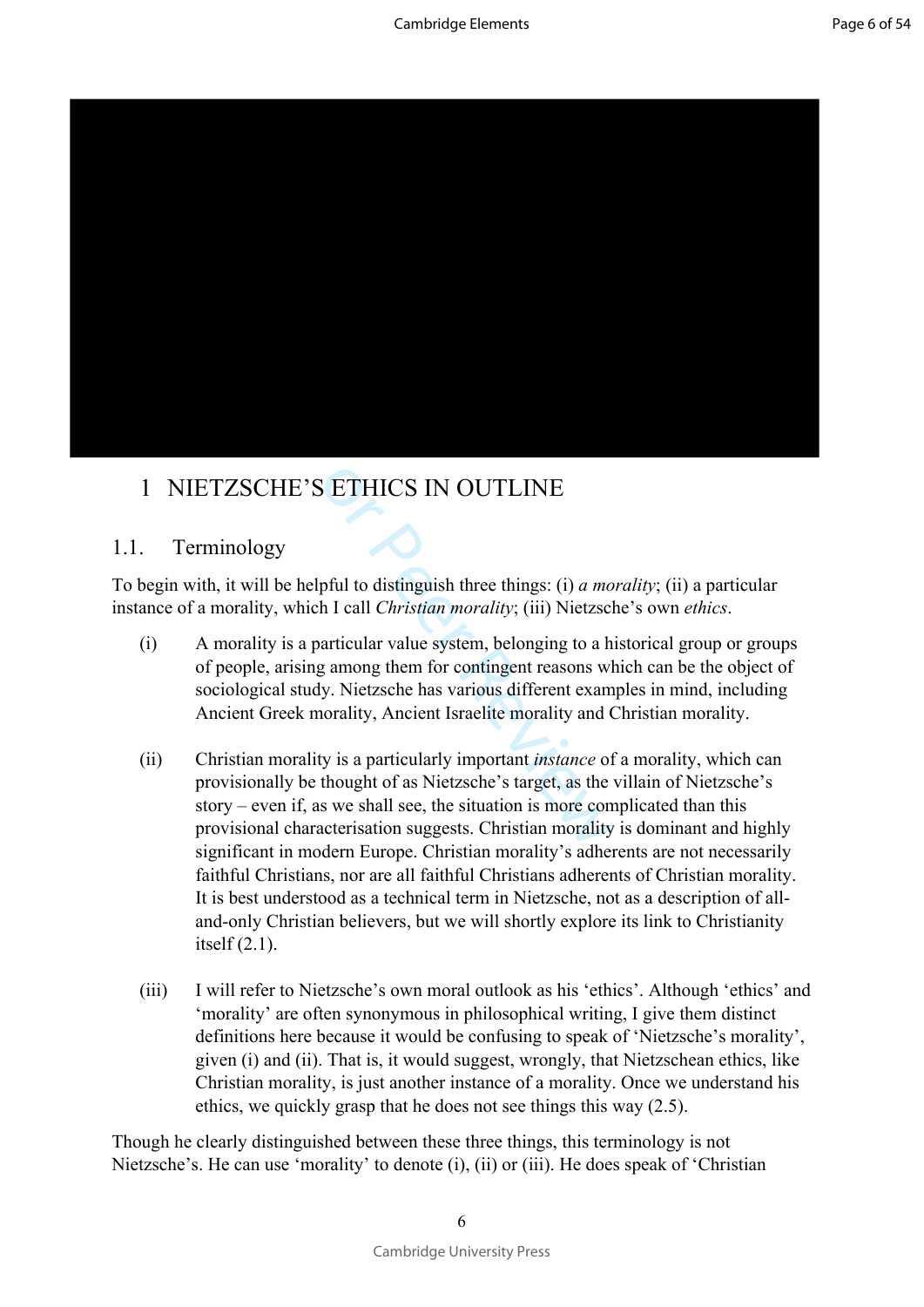morality', but in fact he usually refers to Christian morality simply as 'morality', because it is the dominant form: for example, *On the Genealogy of Morality* is really a genealogy of *Christian* morality. He does not use the term 'ethics' at all, in my sense. However, my terminology enables us to set out the situation with greater clarity. For example, Nietzsche often argues that Christian morality is unethical, but he does not think that every morality is unethical. He also holds that ethical activity is Christian-immoral, i.e. immoral by Christian standards, though not immoral by the standards of every morality.

Nietzsche's ethics, as presented here, combine a descriptive thesis and a normative command. We begin with the former.

## 1.2. The Descriptive Thesis: The Life Theory

When Nietzsche looks out at the realm of living things, what he sees is a domain necessarily characterised by power-seeking. Organisms and, as we shall see, even *parts* of organisms, seek dominance and control; they look to increase whatever they have and to subordinate or exploit whatever they encounter. It is a shifting, unstable domain: one entity overwhelms, consumes, destroys or annexes another; or it is, in turn, overwhelmed, consumed, and so on. Nietzsche does not deny the existence of cooperative behaviour, but he sees it as instrumental – a variety of power-seeking, not a counter-example to it.

Power-seeking is not merely Nietzsche's characterisation of how living things usually or often happen to behave: it is biologically essential. As Nietzsche puts it, life, when correctly understood, 'cannot be thought without' such a characterisation (*GM* II 11). *Living* and *power-seeking* cannot be pulled apart, from the simplest to the most complex lifeforms.

rol; they look to increase whatever they ha<br>counter. It is a shifting, unstable domain: o<br>nexes another; or it is, in turn, overwhelme<br>the existence of cooperative behaviour, bu<br>ing, not a counter-example to it.<br>rely Nietz In expressing this view, Nietzsche often appeals to something like a power-seeking force, which he variously calls 'Life', 'nature', 'will', 'will to life' or 'will to power'. This force accounts for the power-seeking behaviour inherent in the organic realm. I will refer to this force as 'Life', using the proper noun (including in some translated passages) in part to remind the reader that something unusual is being picked out here. I will still speak of 'life' in other contexts, amongst other things to indicate the organic realm as a whole, rather than the force that operates through it: thus, for example, one might say that, for Nietzsche, Life governs all life. But readers should note that the Life/life distinction is not explicit in the texts, not least because all nouns are capitalised in German.

Life is often presented as an independent agent, a person-like entity with intentions (*Absichten*) (*TI* Morality 6; also *GM* III 16) and interests (*GM* III 11; *TI* Untimely 36) set apart from our own. Life issues 'commandments', for example (*TI* Morality 4), it 'aims at' various outcomes (*GS* 344), plays tricks on us (*GM* II 7) and 'forces us' to do things (*TI* Morality 5, my translation). Life can 'gain advantage' from certain actions or types of people (*TI* Untimely 36). As might be expected, what Life aims at, what it gains advantage from, has something to do with power. So we can sketch Nietzsche's view as follows: living things are necessarily governed by Life, a force which operates through them to achieve powerincreasing ends. In this study, 'the Life Theory' is my name for this view.

In a number of respects, the Life Theory may appear peculiar to the present-day reader. What is the evidence for the theory? What kind of force are we talking about and by which mechanism does it operate? How could this force, 'Life', have its own goals and intentions? We can make the theory less alien by saying something about Nietzsche's sources and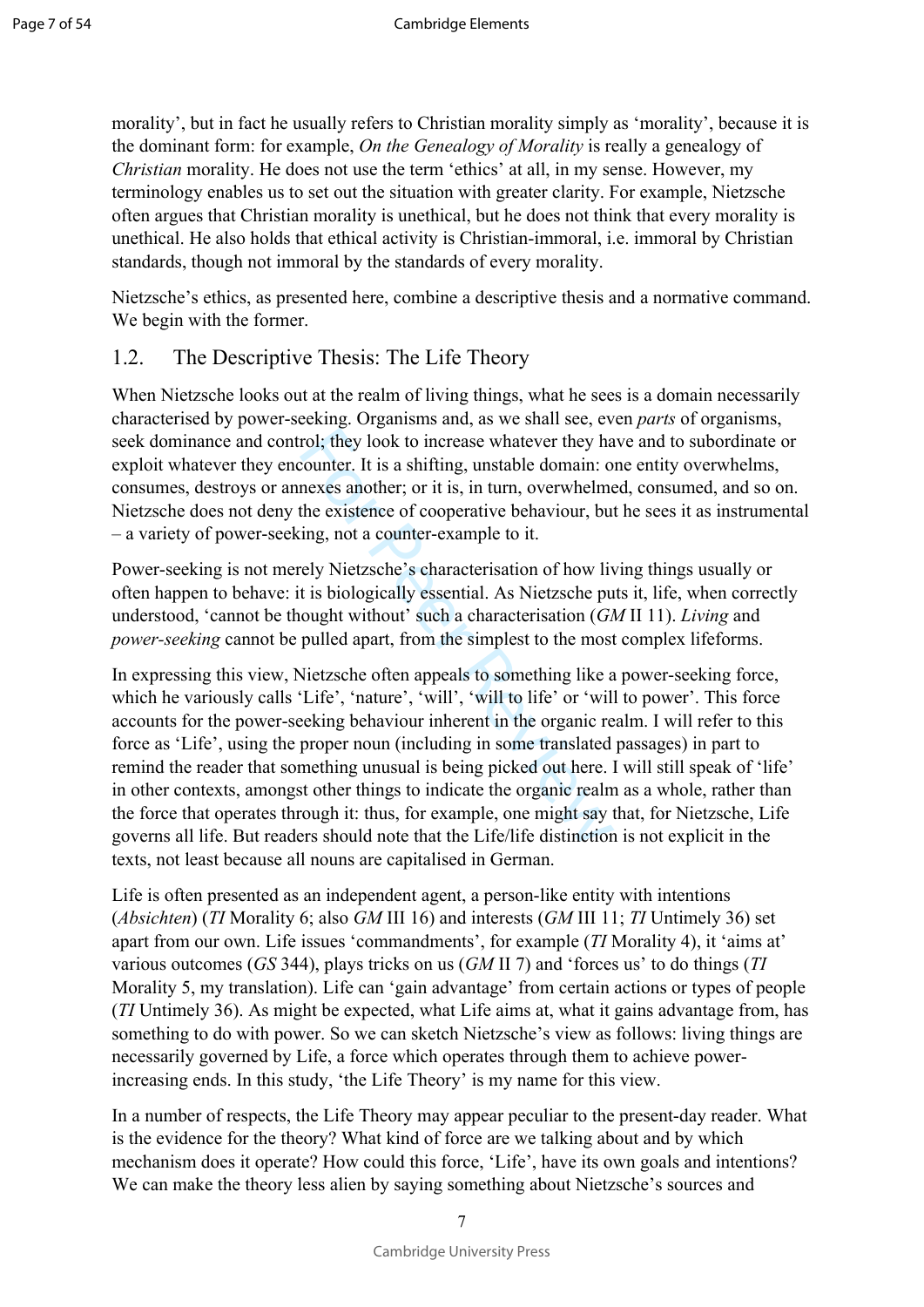motivations; in any case, we need not pretend that the theory is free from ambiguity, nor that it is given adequate philosophical or empirical support in his texts. Ultimately, though, we should not lose the wood for the trees: the Life Theory is *presupposed* by Nietzsche's ethics, and questions about the theory's finer details, and about how he supports the theory, are less pressing than the question of what he needs it for and what he does with it.

'Of course,' Nietzsche might say, 'Life do<br>nk of humans as wanting things. Speaking<br>What, though, would talk of Life's 'intenti-<br>nplex: as we shall see, Life is portrayed as<br>d tenacious in seeking out quite specific er<br>an We can therefore leave open the question of whether, for Nietzsche, the *inorganic* realm is also characterised by the same force that governs living things. Nietzsche at least entertains this more ambitious thesis (*BGE* 36; *KSA* 13: 14[121]), which had precedent in Schopenhauer, Mainländer and others. But his ethics do not depend on it. Similarly, we need not closely examine the troubling question of how Life has 'aims' and 'intentions'. While Nietzsche speaks of Life as an intentional agent, Life is not a transcendent deity which directs living things from without. For Nietzsche also insists that Life does not, strictly speaking, have conscious and causally efficacious intentions in the way that these formulations suggest (see *BGE* 9 on 'nature'). 'Of course,' Nietzsche might say, 'Life does not want things in the way that we typically think of humans as wanting things. Speaking of Life's 'intentions' is just a useful shorthand.' What, though, would talk of Life's 'intentions' be shorthand *for*? The answer would be complex: as we shall see, Life is portrayed as a dynamic force, which can be highly creative and tenacious in seeking out quite specific ends. Reducing or naturalising Nietzsche's language of goals and commandments would not be easy. But, simply put, we don't need to worry about this. A study of Nietzschean metaphysics, teleology or biology might work with the texts, thin though they are in this regard, to speculate about his account of the underlying reality. But those interested in Nietzsche's ethics do not have to draw any firm conclusions about the metaphysical status of Life's goals. What matters for us is why he *speaks* this way. He asks us to think in terms of Life's intentions and interests, because he is going to categorise human beings, their actions and their values, in terms of whether they work for or against what Life 'wants' (whatever that turns out to mean on a metaphysical level). He will therefore speak of those on Life's team, the 'party of Life' (*EH* BT 4), and those who at least seem to be on the opposing side (*EH* Destiny 8). Whatever the underlying metaphysical or biological commitments of the Life Theory, this is the division it needs to support: for Life or against Life.

To understand how Nietzsche's ethics puts the Life Theory to work, it will be helpful to say something more about Nietzsche's influences. One clue lies in Nietzsche's occasional adoption of the term 'will to life' (*Wille zum Leben*) to speak of Life, a term which clearly points back to Schopenhauer (*A* 18, 50; *TI* Ancients 4-5; *KSA* 13: 16[86], p. 516; 25[1], p. 637; Nietzsche also speaks of '*Lebenswille*', another Schopenhauerian term usually translated either 'will to life' or 'life-will', see *GM* II 11-12; cf. Schopenhauer 2014. Sections 54, 70, 2018, chap. 44). Schopenhauer had argued that something appropriately called 'the Will' was the thing-in-itself, the real, metaphysical basis of the everyday world as we know it. On Schopenhauer's account, this metaphysical entity operates through all living things, ensuring that biological life continues as it is. Schopenhauer often referred to the Will, when at work in the organic realm, as the 'will to life' (Schopenhauer 2014, sec. 54), primarily because it makes organisms pursue survival and reproduction. Our individual, human wills – our individual faculties of wanting or desiring – are the clear manifestation of what this will to life is aiming at on our behalf: hence, a human individual's will is at its strongest, and hardest to resist, in relation to matters of survival and especially reproduction. (The Will makes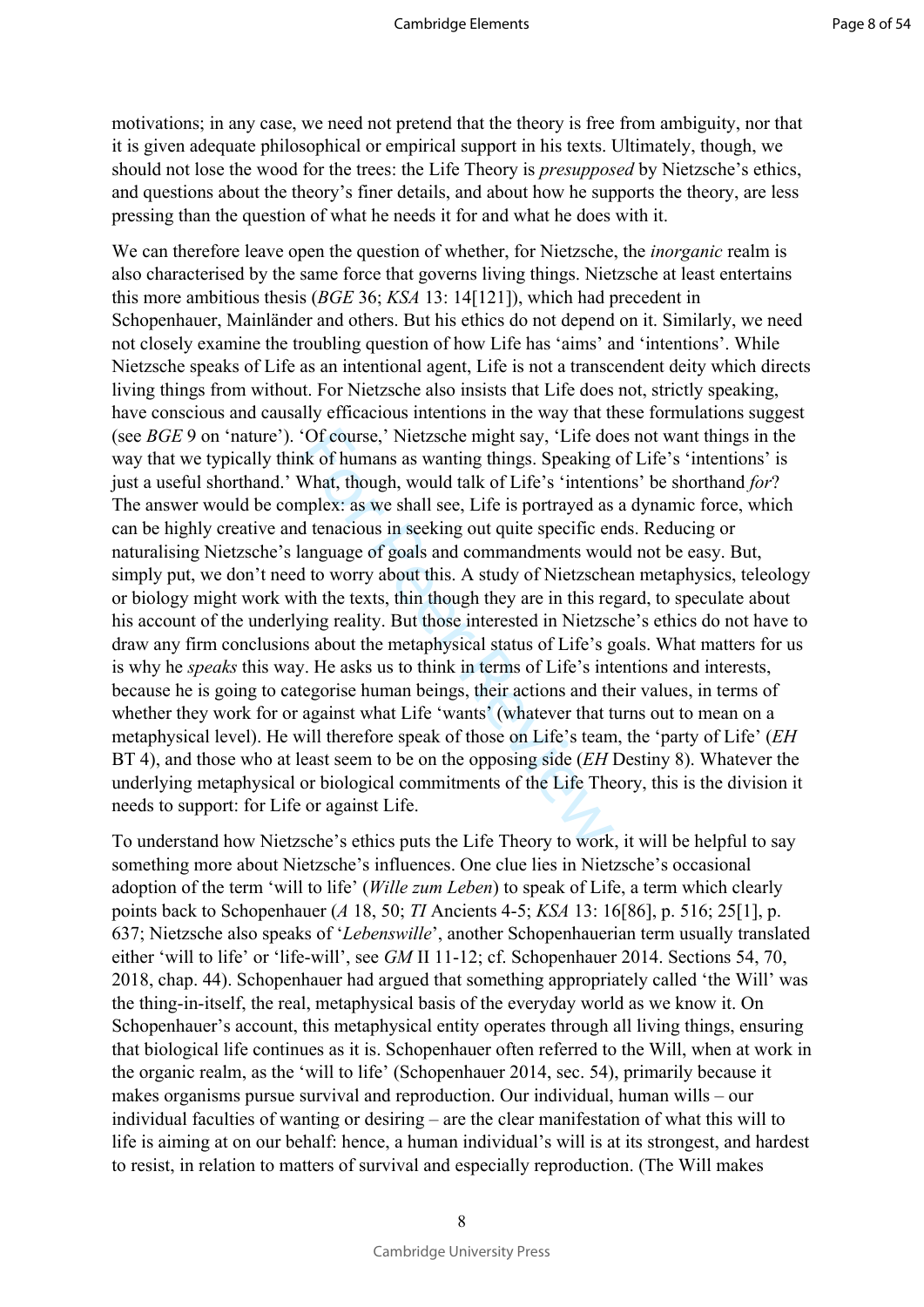parents prioritise their offspring's survival at their own expense, so *individual* survival is not the ultimate goal, even in Schopenhauer, let alone in Nietzsche's development of Schopenhauer.) To speak anachronistically, the will to life programmes our individual wills for its own advantage. The idea of such a will underlying and controlling biological behaviour was, in the wake of Schopenhauer, extremely influential. Nietzsche was not just reading Schopenhauer himself, but also others who, following Schopenhauer, produced related but alternative versions, wills which had slightly different programming (e.g. Hartmann 1869; Mainländer 1879; for discussion, see Beiser 2016; Stern 2019b).

Note that one can disconnect Schopenhauer's claim about the metaphysical Will – that there is a single thing-in-itself and it is best called 'Will' – from the biological model of a force (called 'will to life') that operates through all living things. This, in essence, is Nietzsche's move: he need not endorse the story about will as metaphysical thing-in-itself, but he maintains that something like the will to life, albeit with different programming, explains the organic realm.

uer and Schopenhauerians, Nietzsche was<br>mporary scientific or at least quasi-scientit<br>heory is particularly relevant (see Moore 2<br>16; Holub 2018, 313–59). Nietzsche certait<br>other commentators. But Darwin's ideas, th<br>mderst In addition to Schopenhauer and Schopenhauerians, Nietzsche was also drawing, selectively and inventively, on contemporary scientific or at least quasi-scientific literature. His reading and use of evolutionary theory is particularly relevant (see Moore 2002; Sommer 2010; Emden 2014; Brobjer 2016; Holub 2018, 313–59). Nietzsche certainly knew about Darwin, albeit mediated through other commentators. But Darwin's ideas, though influential, were not universally accepted or understood at this time, even within the scientific community (on German reception of Darwin, see Richards 2013; Holub 2018, 322–29). There were other, non-Darwinian evolutionary theories, which did not seem as implausible as perhaps they would now. For example, one contemporary, Wilhelm Roux, argued that a sort of Darwinian struggle for survival is taking place not merely between animals but *within* them, within their organs and their cells, and that life would be impossible without this permanent struggle (Roux 1881; on Nietzsche's reading of Roux, see Holub 2018, 340–43). Another, William Henry Rolph, argued that life is characterised by permanent 'insatiability', even at the cellular level, and therefore by an ongoing, internecine 'war of aggression', in which each element, by nature never satisfied, sought to accumulate as much of the available resources as possible (Rolph 1884, 97; on Nietzsche and Rolph, see Moore 2002; Brobjer 2008, 170–73; Sommer 2010; Emden 2014, 176–83; Holub 2018, 343–51). Generally, Nietzsche brings together ideas of this kind: Life by necessity seeks increase and accumulation; it operates not just between living beings, but within them.

The combination of the Schopenhauerian and natural-scientific contexts led, in Nietzsche, to a 'will', Life, characterised more in terms of power, conflict, insatiability and exploitation than its Schopenhauerian counterpart. Nietzsche is attempting to correct Schopenhauer, for example, when he speaks of 'the true life-will, which seeks power' (*GM* II 11). What he means is: the correct version of the will that Schopenhauer was talking about, namely the one that seeks *power*, not mere survival or reproduction. Indeed, Nietzsche often emphasises that the 'true life-will, which seeks power', can or ought to ensure that certain individuals do *not*  survive or reproduce (see 6.2, 6.3).

Context can also help to understand some of Nietzsche's vagueness, which he inherits from his interlocutors. Earlier, we noted Nietzsche's references to Life's aims and intentions, together with his official insistence that Life is blind. The same tension is found in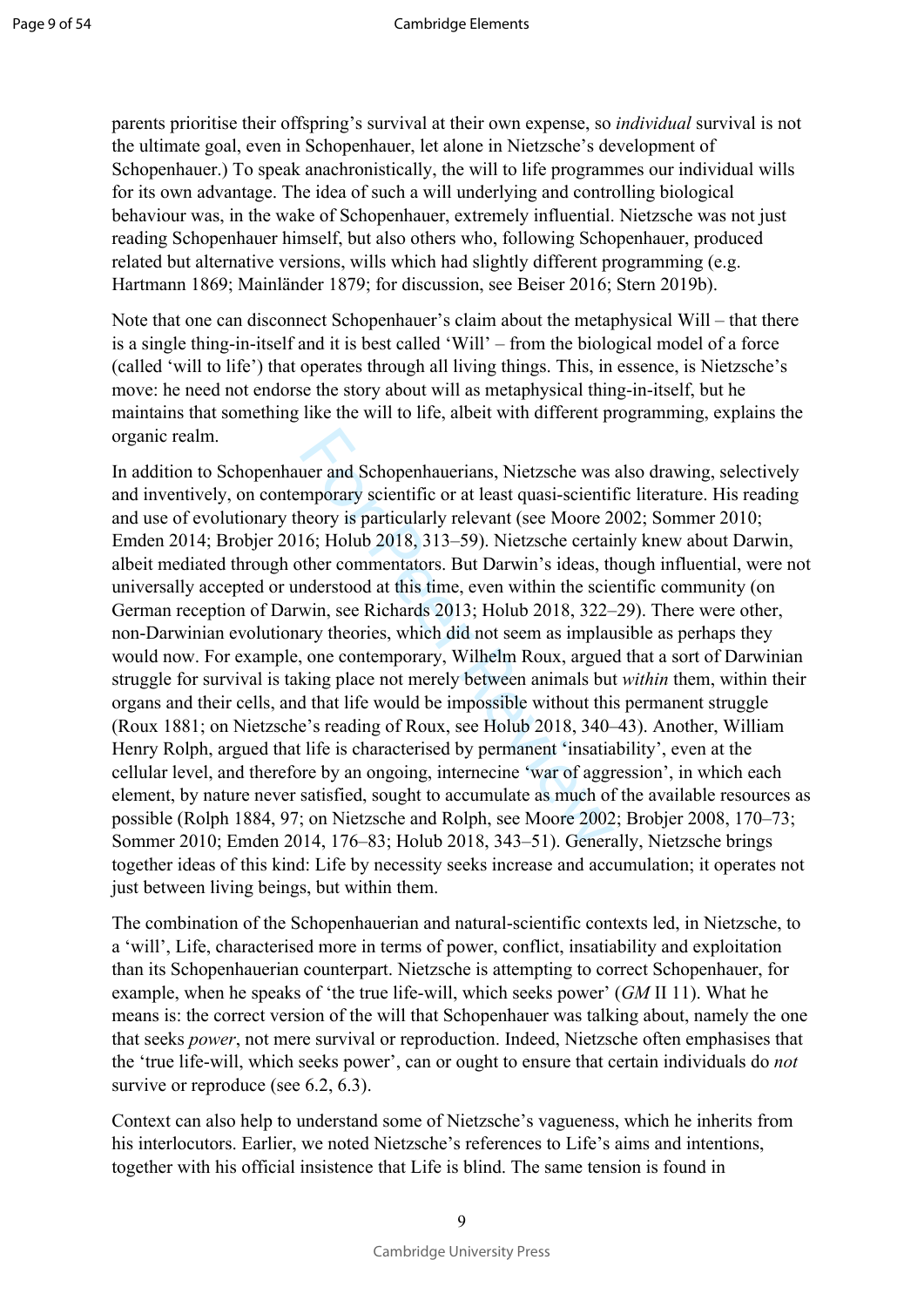Schopenhauer and even Darwin, who often presents natural selection as an intelligent agent with specific aims. We might now naturally think of (Darwinian) evolution as goal-less. In Nietzsche's time, though, there was considerable debate about the extent to which Darwinian theory implied that nature was goal-directed in a more substantial way (Richards 2009; Holub 2018, 328–29).

We are now able to understand why Nietzsche claims, for example, that 'life itself seems to me to be instinct for growth, for continuation, for accumulation of forces, for *power*' (A 6, translation altered), that 'the truly basic life-instinct […] aims at *the expansion of power*', that the 'great and small struggle revolves everywhere around preponderance, around growth and expansion, around power and in accordance with the will to power, which is simply the will to life' (*GS* 349). Or, again: 'what man wants, what the smallest part of every living organism wants, is an increase of power' (*KSA* 13: 14[174], my translation; in this study, '[…]' indicates that I have omitted some of Nietzsche's text, whereas '…', without the square brackets, is Nietzsche's own punctuation). In such cases, his ideas, in context, would certainly have sounded less unfamiliar: they are developments and, he thinks, correctives of their contemporary counterparts.

wn punctuation). In such cases, his ideas,<br>ss unfamiliar: they are developments and,<br>erparts.<br>nowever idiosyncratically, on contemporar<br>chopenhauerian 'will' of sorts, directing th<br>ganisms – towards the pursuit of power, w The Life Theory draws, however idiosyncratically, on contemporary philosophy and natural science to posit Life, a Schopenhauerian 'will' of sorts, directing the organic realm – organisms and parts of organisms – towards the pursuit of power, without which they could not live. As an interpretation of Nietzsche's remarks on will to power, the Life Theory has plenty of competitors in the secondary literature. Some of these resemble it to an extent (for readings that agree closely with mine, see Hussain 2011; Holub 2018, 353; Porter 2013 treats some of the same material from a different angle; the account of Nietzsche's ethics given in Katsafanas 2018 bears a more superficial resemblance to the Life Theory, in part due to the emphasis he places on action and drives). To give some flavour of the available materials, one recent analysis lists eleven *categories* of will to power interpretation (Hatab 2019). But in the quotations just given, and in more to come, taking Nietzsche both in context and at his word yields this reading above all others. It also guides us through the aim and execution of his late writings. This does not mean that the Life Theory grounds Nietzsche's ethics *unproblematically*: indeed, my analysis will suggest the opposite (see 3.). Moreover, as made plain at the start, the Life Theory need not amount to the interpretation which is philosophically most complex or satisfying to the modern reader. Consider this remark: 'the attribution of what seems to be some kind of metaphysical agency to 'life' […] seems to me one of Nietzsche's least inspired and most unfortunate ideas' (Geuss 1999, 28). Nothing I say contradicts this statement, but my aim is to show that this attribution runs much deeper than is often supposed – so deep, in fact, that the nature and distinctiveness of Nietzsche's ethics during the period in question is impossible to understand without it.

## 1.3. The Normative Command: Further Life's Goals!

The most important point to take from the previous subsection was that, for Nietzsche, to be alive is to be a power-seeker: it is to be governed by Life, a power-seeking force which can helpfully be described as having goals and issuing commandments. Now, to put it simply, Nietzsche's basic ethical position is as follows: *it is ethical to further the goals of Life and it is unethical to impede them*.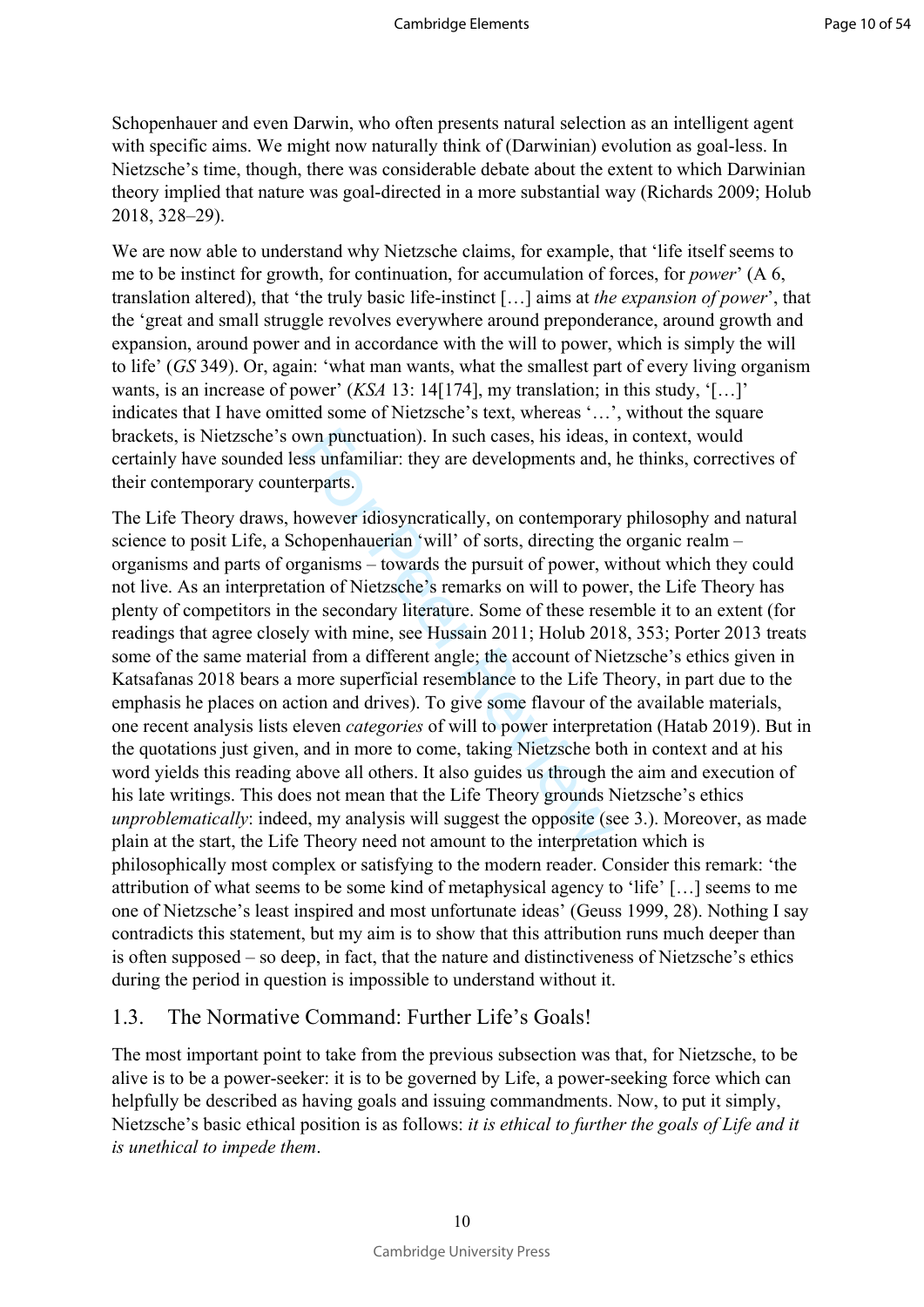The Life Theory, sketched above, has little inherent connection with an ethics of any kind, because it is merely a description of how living things function, not obviously connected to an 'ought' of an ethical kind. To a contemporary eye, though, a connection would have been obvious. Again, Schopenhauer is key. We saw that, for him, our individual wills are implanted in us by the will to life, such that we further its interests. However – and this is the crucial point for Schopenhauer – *its* interests and *our* individual interests do not align: the will to life is hostile to our interests. For example, the will to life wants human life to continue, so it implants in us sexual desires and the desire to have children (Schopenhauer 2018, chap. 44). These are perfectly natural, because the will to life governs nature. But, Schopenhauer argues at length, we would in fact be better off not being natural, that is, not seeking sexual satisfaction and not having children. Most people simply go along with what the will to life wants from them, following their individual desires (implanted by the will to life). But the best kind of human life, Schopenhauer claims, is to deny, oppose or frustrate the goals of the will to life, for example by refusing to have sex or reproduce.

I the terms 'affirmation' and 'denial' to describe the terms 'affirmation' and 'denial' to dese Will's goals (Schopenhauer 2014, sec. 6<br>that it implants in us as values and desires, ble. To 'deny' the Will is to struggle Schopenhauer introduced the terms 'affirmation' and 'denial' to describe different ways of behaving in relation to the Will's goals (Schopenhauer 2014, sec. 60). To 'affirm' the will (to life) is to go along with what it implants in us as values and desires, which make the continuation of life possible. To 'deny' the Will is to struggle against such values and desires. For Schopenhauer, then, we ought to deny the will to life. Simply put, Nietzsche is arguing, contra Schopenhauer, that affirmation, rather than denial, is best. (For an overview of affirmation in the different phases of Nietzsche's writing, and in its Schopenhauerian context, see Stern 2019b.) As we can see, Life-affirmation, in this context, is not (primarily or typically) a matter of thinking that it's great to be alive. It means acting on Life's orders or furthering Life's goals. On Nietzsche's understanding, affirmation means to increase, seek power, expand, exploit, while Life-denial means the opposite. Nietzsche also refers to Lifedenial as nihilism, because the Life-denier, in effect, acts in a way that would bring about the destruction of living things (on nihilism and Life-denial, see *A* 6-7, 11, 58). Life-affirmation also connects with Nietzsche's idea of eternal recurrence, the repetition of all things over and over again – a notion which first appeared earlier in his writing (on the connection, see in particular Stern 2019b, see also Stern forthcoming). Notice that one can hold that being alive is good, independently of whether one acts on Life's orders. A Life-denier might say 'It's great to be alive!' while opposing power-seeking and impeding Life. Similarly, some *apparent* Life-deniers might *say* 'being alive is horrible!' as part of a strategy for pursuing power and hence for affirming Life.

We already noted the natural-scientific context of Nietzsche's Life Theory. But Darwinian and other evolutionary ideas were not restricted to descriptive accounts of species development. They were quickly applied to the practical domain in particular ways that Nietzsche sought to reject (O'Connell 2017). Morality, some Darwinians argued, and altruistic morality, in particular, could be explained and justified on evolutionary principles. Darwin himself had argued along these lines (Darwin 1871, 1:152–77), as Darwinians continue to do (for 21st-century versions, see Ruse 2017; Richards 2017). Nietzsche, however, focused more on the influential Darwinian philosopher Herbert Spencer, who argued that (what Spencer called) a 'higher phase of evolution' occurs when 'members of a society [...] give mutual help in the achievement of ends' (Spencer 1879, 19; for Nietzsche's hostility, see e.g. GM I 3; EH Destiny 4; GS 373). On Spencer's account, in other words,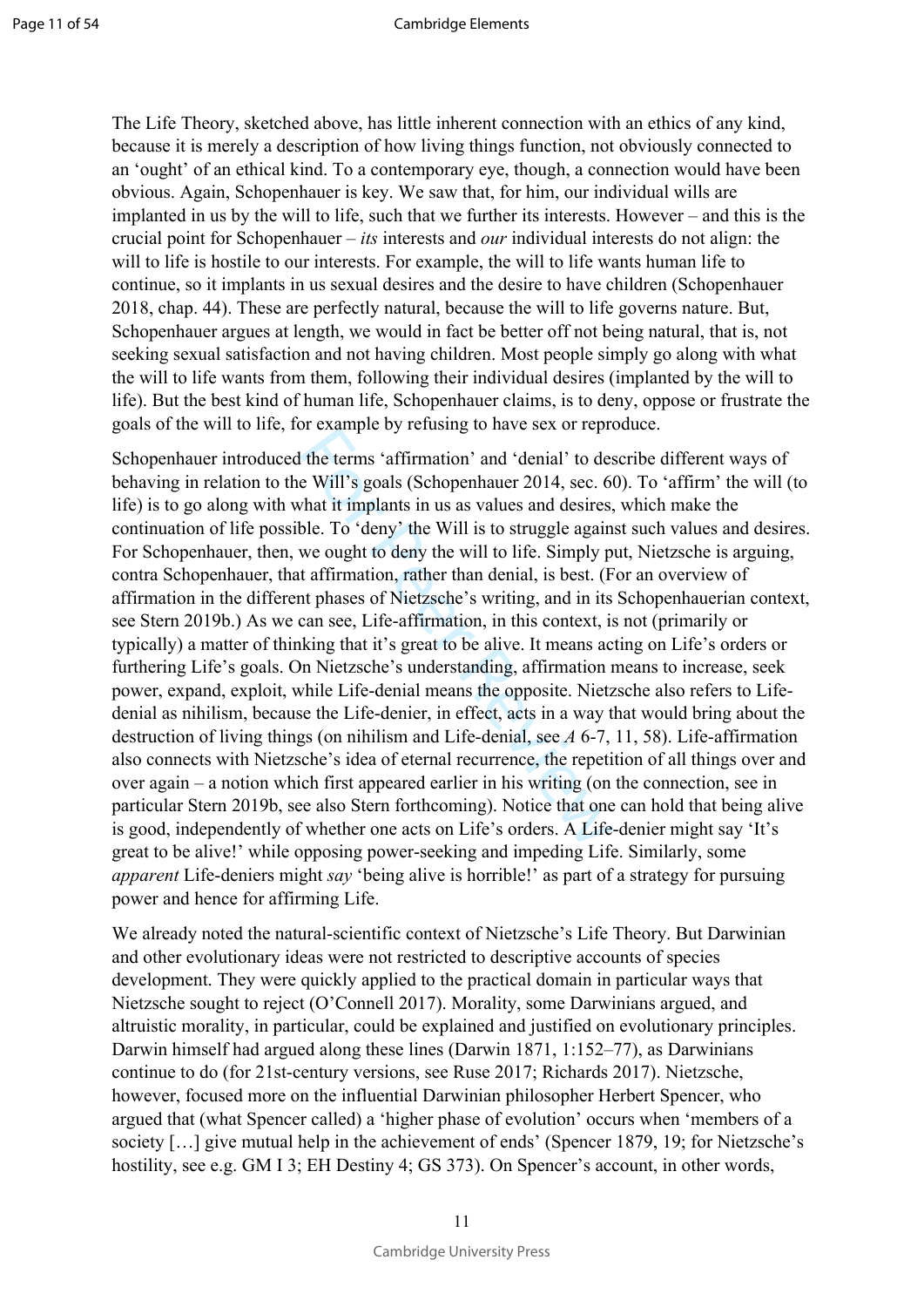more evolved behaviours are more altruistic. Closer to home, Nietzsche's erstwhile friend, Paul Rée, had also claimed, in his *The Origin of the Moral Sensations* (1877), that morality, again conceived as a form of altruism, was an evolutionary advantage (Ree 2003; *GM* P; on Nietzsche and Rée, see Small 2005, 74–91; Janaway 2007, 74–90). Another contemporary ethicist, J.-M. Guyau, was criticised by Nietzsche for his attempt 'to prove that the [Lifedenying] moral instincts have their seat in Life itself' (marginal comments, quoted in Brobjer 2008, 91).

nary basis of altruism, because it drives a v'altruistic morality turns out to be just wha<br>o altruism is Life-affirming and, contra Sci<br>s is the opposite of the route that Nietzsch-<br>grounded in biological life, his Life T Keeping Schopenhauerian denial and evolutionary altruism in mind allows us to see what Nietzsche is doing with both. Although he is not consistent on this point, Schopenhauer (writing, of course, prior to Darwin) generally presents altruism as *contravening* the natural order: the Will encourages us to be selfish at the expense of others, and altruistic activity is therefore a step in the direction of *denying* the Will's goals. One could therefore imagine a philosopher somewhat like Nietzsche, critical of Schopenhauerian denial, who welcomed the new (purported) evolutionary basis of altruism, because it drives a wedge between being moral and denying Life: 'altruistic morality turns out to be just what Life wants!', this philosopher could say, 'so altruism is Life-affirming and, contra Schopenhauer, not a step towards Life-denial!' This is the opposite of the route that Nietzsche takes. Instead of accepting that altruism is grounded in biological life, his Life Theory agrees with Schopenhauer's analysis on the point that altruism is anti-Life. So, what to make of those, like Spencer, who attempt to ground altruism biologically? Not only are they wrong about Life, they look anti-Life, too, just like Schopenhauer (GM II 12). Rolph appealed to Nietzsche precisely because he argued against Spencer in a similar way: on Rolph's account of life as expansion and insatiability, the idea that one ought to limit what one has, or that, in an ethical context, one could respect the equal rights of others by not taking as much as one could, goes against the fundamental conditions of life (Rolph 1884, 61, 120–21, 222–23).

Nietzsche's normative thesis is: Affirm Life! The 'affirm' part goes against Schopenhauer, who advocated denial. But the *kind* of 'Life' Nietzsche posits is more Schopenhauerian than that of the evolutionary altruists: Nietzschean Life, like Schopenhauerian will to life, encourages egoism and self-expansion, where Spencer had argued that it favours altruism. All in all, both the descriptive and the normative components become more understandable once we see that his contemporaries were trying to show that altruism – a form of Life-*denial*, Nietzsche thought – was biologically embedded: 'even the basic conditions of life are falsely interpreted for the benefit of [Christian] morality' (*KSA* 12: 2[165]).

This analysis enables us to see how Nietzsche builds his ethical arguments. Of course, there is his famous remark: 'What is good? – All that heightens the feeling of power, the will to power, power itself in man. What is bad? – All that proceeds from weakness.' (*A* 2) In the same aphorism, he writes: 'The weak and ill-constituted ought to perish: first principle of *our* philanthropy. And one ought to help them to do so. What is more harmful than any vice? – Active sympathy for the ill-constituted and weak – Christianity…' (translation altered). This passage gives the general sense that power should be promoted and the weak should perish, or be helped to perish. But we get a better sense of his mode of argument from what he calls a 'primordial fact of all history' (*BGE* 259):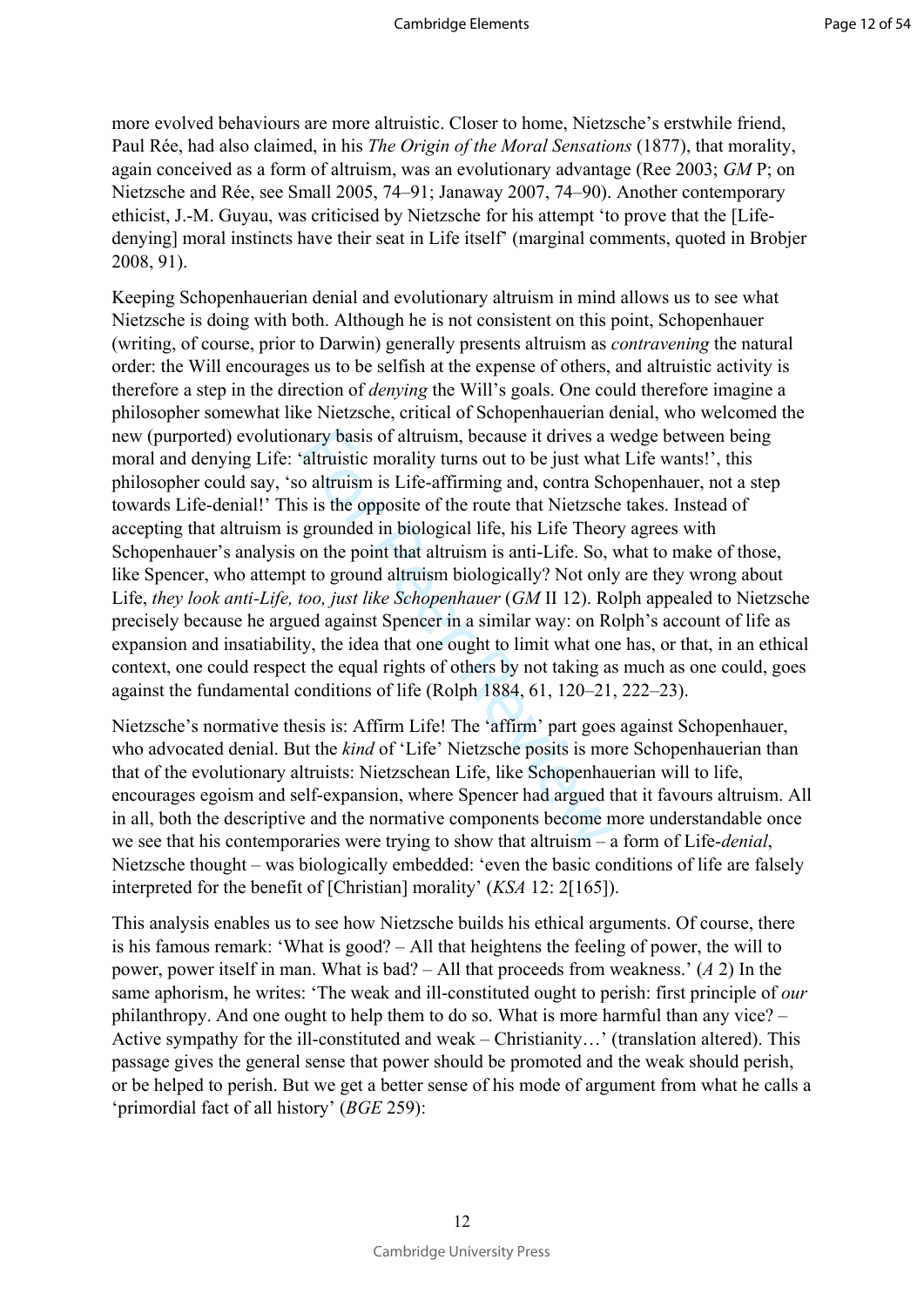'[L]ife itself is *essentially* appropriation, injury, overpowering of what is alien and weaker; suppression, hardness, imposition of one's own forms, incorporation and at least, at its mildest, exploitation.'

He continues:

'"Exploitation" does not belong to a corrupt or imperfect and primitive society: it belongs to the *essence* of what lives, as a basic organic function; it is the consequence of the will to power, which is after all the will of life.'

Here, we see Nietzsche setting out part of the Life Theory, describing how Life, and therefore the organic realm, works. This accounts for his claim, at the start of the same aphorism, that 'refraining mutually from injury, violence, and exploitation and placing one's will on a par with that of someone else', when these are made into general rules for society, reveal 'a will to the *denial* of Life' (*BGE* 259). In other words, as we can see, power-seeking, exploitation, appropriation and injury are so fundamental to being alive – 'the essence of what lives', 'a basic organic function' – that opposition to them equates to an opposition to Life itself. If 'a living thing seeks above all to discharge its strength', if 'life itself is *will to power*', then opposing such things equates to Life-denial.

Such Life-denying activities may be contrasted with Nietzsche's own, Life-promoting ethical vision:

are so fundamental to being alive – 'the ess<br>that opposition to them equates to an oppo<br>all to discharge its strength', if 'life itself is<br>ates to Life-denial.<br>ties may be contrasted with Nietzsche's ow<br>All naturalism in m 'I formulate a principle. All naturalism in morality, that is all *healthy* morality, is dominated by an instinct of Life – some commandment of Life is fulfilled through a certain canon of 'shall' and 'shall not', some hindrance and hostile element on Life's road is thereby removed. *Anti-natural* morality […] turns on the contrary precisely *against* the instincts of Life – it is a now secret, now loud and impudent *condemnation* of these instincts.' (*TI* Morality 4, translation altered)

As we can see from this quotation, Nietzsche often equates Life with nature, as Schopenhauer had done. By 'naturalism in morality', he means a 'healthy' morality which is on the side of nature, that is, Life. This is what he claims to find, for example, in Goethe, who 'did not sever himself from life, he placed himself within it' and in Goethe's conception of Napoleon, who 'dare[d] to allow himself the whole compass and wealth of naturalness' (*TI* Untimely 48-9). In the late works, Nietzsche speaks with marked frequency of anti-Life morality as being 'anti-natural'. He complains of 'the utterly gruesome fact that *antinature* itself received the highest honours as morality' (*EH* Destiny 7). This idea occurs again in *A* 24-7, when he praises the 'natural values' promoted by ancient Israelites, prior to the developments which led to Judaism and Christianity. The natural, Life-promoting Israelite value system includes a god who supports their agricultural and military efforts – both being natural or Lifeaffirming, in Nietzsche's terms. Nietzsche also praises the Dionysian Greek mysteries, which affirm sex, birth and hence Life (*TI* Ancients 4-5). We will shortly be looking at Christianity itself in more detail, but Nietzsche makes no secret of claiming that it, or the morality that it inspires, is hostile to sex (*TI* Ancients 4-5) and generally, to nature: '*all* the concepts of the church are recognised for what they are: the most malicious false-coinage there is for the purpose of *disvaluing* nature and natural values' (*A* 38). Indeed, it would be hard to overemphasise the frequency with which Nietzsche, in this period, associates or identifies Christianity or Christian morality with what is anti-natural (e.g. *A* 15, 16, 18, 24-6, 39; *A*'s